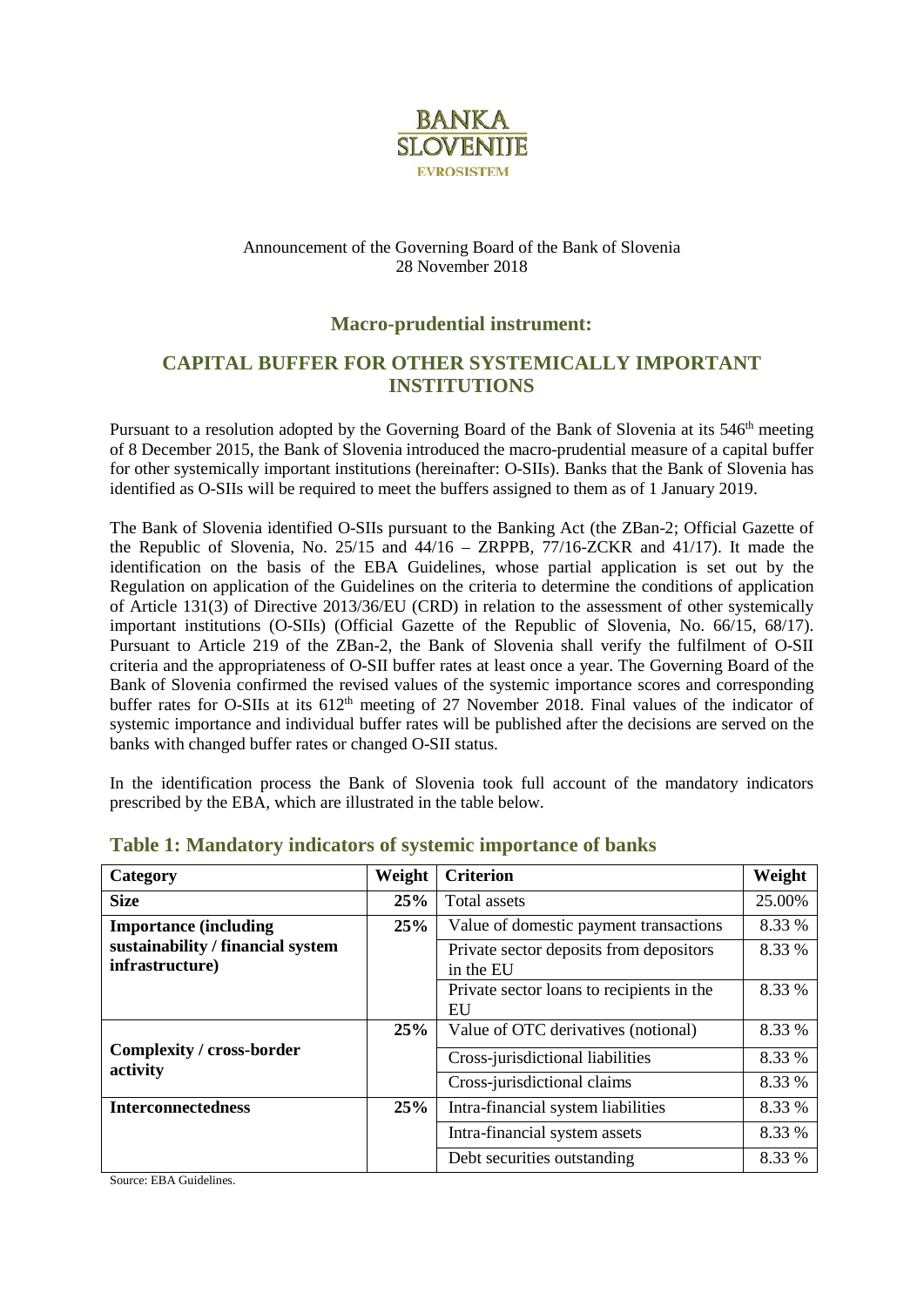The score was calculated in accordance with the guidance set out in point 8 of the EBA Guidelines:

- (a) by dividing the indicator value of each individual relevant entity by the aggregate amount of the respective indicator values summed across all institutions in the Member State (the "denominators");
- (b) by multiplying the resulting percentages by 10,000 (to express the indicator scores in terms of basis points);
- (c) by calculating the category score for each relevant entity by taking a simple average of the indicator scores in that category;
- (d) by calculating the overall score for each relevant entity by taking a simple average of its four category scores.

When identifying O-SIIs, the Bank of Slovenia followed the EBA methodology, with the exception of point 9 of the EBA Guidelines, which entrusts the authorities with the possibility to raise the threshold for O-SII identification up to 425 basis points as a maximum. Namely, in 2017 the Bank of Slovenia decided to raise the threshold for the identification of O-SIIs from 350 to 500 basis points and, consequently, to adjust the scale linking the achieved number of points and the buffer rate for the O-SIIs (Article 2 of the Regulation on the determination of the buffer for other systemically important institutions, Official Gazette of the Republic of Slovenia, No. 96/15, 68/17).

The Bank of Slovenia simultaneously set out the buffer for O-SIIs in accordance with Article 221 of the ZBan-2. Banks are required to meet full buffer for O-SIIs as of 1 January 2019. SID Bank was given one-year for the full construction of the buffer - it must be met as of 1 January 2020.

In the definition of the buffer rate the Bank of Slovenia took particular account of the score calculated on the basis of the EBA Guidelines, and additionally took account of the buffer rates defined by other EU Member States. The thresholds for the bands for which a specific buffer rate is defined are set out by the Regulation on the determination of the buffer for other systemically important institutions. They are also illustrated in the table below.

| <b>SCORE</b>    | <b>CAPITAL BUFFER</b> |
|-----------------|-----------------------|
| 5400 and higher | 2.00 %                |
| 4700 - 5399     | 1.75 %                |
| $4000 - 4699$   | 1.50 %                |
| 3300 - 3999     | 1.25 %                |
| 2600 - 3299     | 1.00 %                |
| 1900 - 2599     | 0.75%                 |
| 1200 - 1899     | 0.50 %                |
| 500 - 1199      | 0.25%                 |

## **Table 2: Capital buffer rate**

Source: Regulation on the determination of the buffer for other systemically important institutions.

The scores in relation to the indicators of systemic importance and the capital buffer rates as confirmed in 2018 that must be met by banks as of 1 January 2019[1](#page-1-0) are illustrated in the table below. Each bank must meet the buffer at the highest level of consolidation in Slovenia, through common equity Tier 1 capital.

<span id="page-1-0"></span><sup>&</sup>lt;sup>1</sup> The exception being SID banka, d. d., Ljubljana.